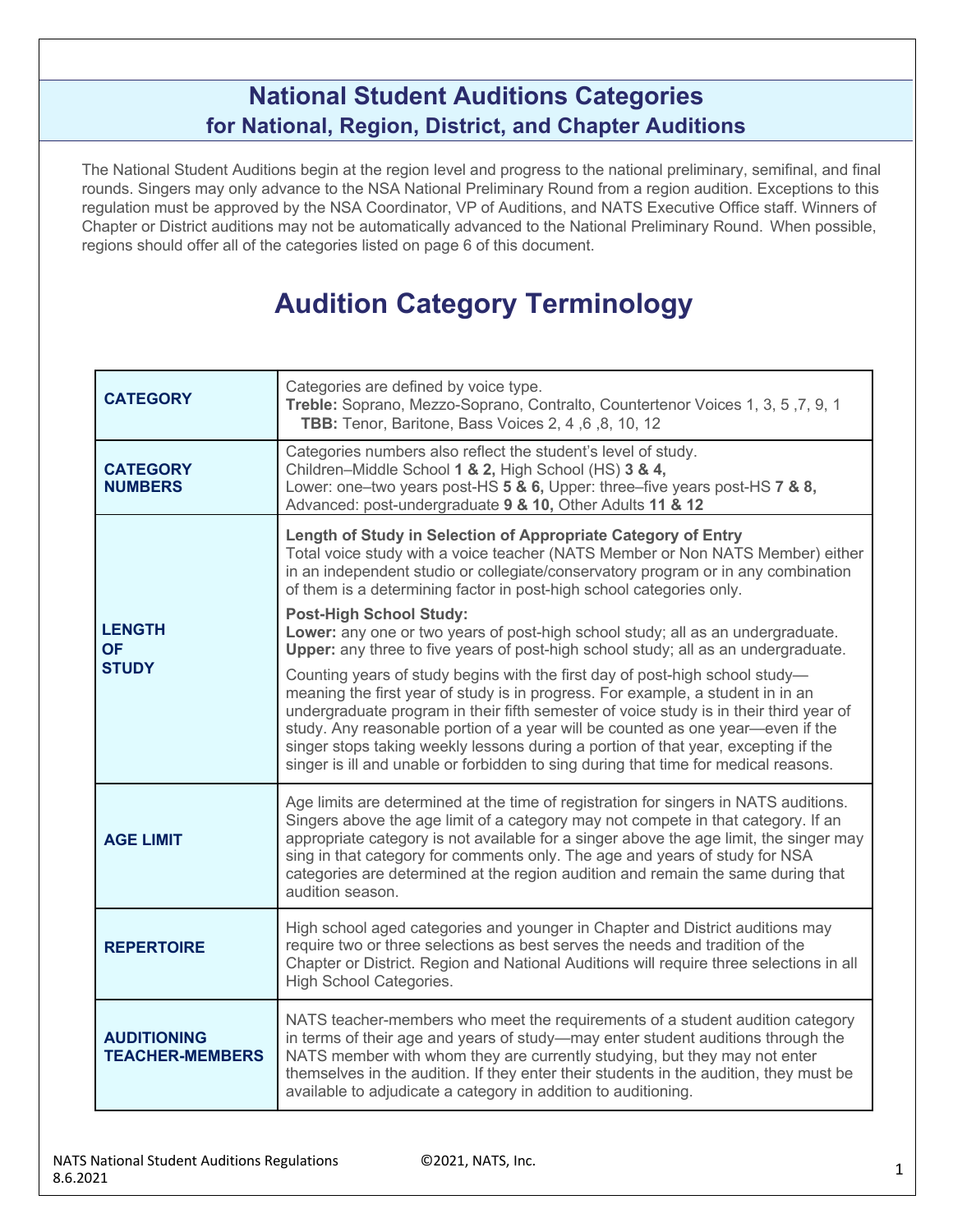## **Classical Audition Terminology**

| <b>Aria</b>                                    | An aria is a solo from an opera, oratorio, mass, cantata, zarzuela, operetta, or<br>works titled "concert aria." Oxford Online definitions will be used for the<br>purposes of NATS student auditions. For example, Purcell's selections from<br>the semi-operas and masques are considered songs.                                                                                                                                                                                                                                               |
|------------------------------------------------|--------------------------------------------------------------------------------------------------------------------------------------------------------------------------------------------------------------------------------------------------------------------------------------------------------------------------------------------------------------------------------------------------------------------------------------------------------------------------------------------------------------------------------------------------|
| 24/26/28 Italian Art<br><b>Songs and Arias</b> | The repertoire found in the 24/26/28 Italian Art Songs and Arias collections<br>may be counted as an aria or an art song in the high school and lower<br>classical categories. For the singers in the upper and advanced categories,<br>these pieces may ONLY count as an art song, regardless of origin. Any<br>repertoire found outside of these collections will be considered only as the<br>composer intended as an art song OR aria.                                                                                                       |
| <b>Memorization</b>                            | All repertoire must be performed from memory with the exception of Oratorio,<br>Mass, Requiem, and Cantata Arias. Singers may hold music scores for these<br>types of arias as is traditional performance practice.                                                                                                                                                                                                                                                                                                                              |
| <b>Original Languages</b>                      | All selections should be sung in original language or in translation, if<br>warranted by common performance practice.                                                                                                                                                                                                                                                                                                                                                                                                                            |
| <b>Transposition</b>                           | Published transpositions are permitted. Singers are expected to retain the<br>composer's intended style of music and to convey the essence of<br>the character portrayed in the larger work. Performances not fulfilling these<br>requirements may result in lower scores from adjudicators.                                                                                                                                                                                                                                                     |
| <b>Art Song in English</b>                     | English must be the original language of the art song.                                                                                                                                                                                                                                                                                                                                                                                                                                                                                           |
| <b>Repertoire/Categories</b>                   | The word "classical" in this context refers to art songs and arias from the<br>classical genre, not limited to the Classical period of Mozart and Haydn. No<br>musical theatre, pop, soul, jazz, rhythm and blues, etc. may be entered in the<br>Classical Category. Published arrangements of folk songs, spirituals, and<br>traditional hymn tunes in English are widely accepted as a part of the classical<br>genre. Students in classical categories may present one selection of this type<br>to fulfill the English art song requirement. |
| <b>Judicious Cuts</b>                          | Piano introductions, piano interludes, piano music after the vocal solo is<br>completed, and internal cuts of opera arias and musical theatre selections are<br>allowed as is common performance practice. Cuts of verse or verses of<br>selections are not allowed. In the case of strophic pieces, all verses should<br>remain that are traditionally included.                                                                                                                                                                                |
| <b>Comments Only</b>                           | Any registered student may elect to sing for comments only and participate<br>exclusively in a preliminary audition. Adjudicators will not score auditions<br>entered for comments only.                                                                                                                                                                                                                                                                                                                                                         |
| <b>Double-Dipping</b>                          | Singers entering more than one category (Classical, Musical Theatre,<br>Spiritual) in NATS auditions are allowed to sing the same selection in two<br>categories provided that the repertoire requirements of both categories are<br>met. If singers advance in NATS Auditions (chapter, region, national<br>rounds) in more than one category, they may not sing the same<br>selection in multiple final auditions. See specific examples in the MUTH<br>Terminology.                                                                           |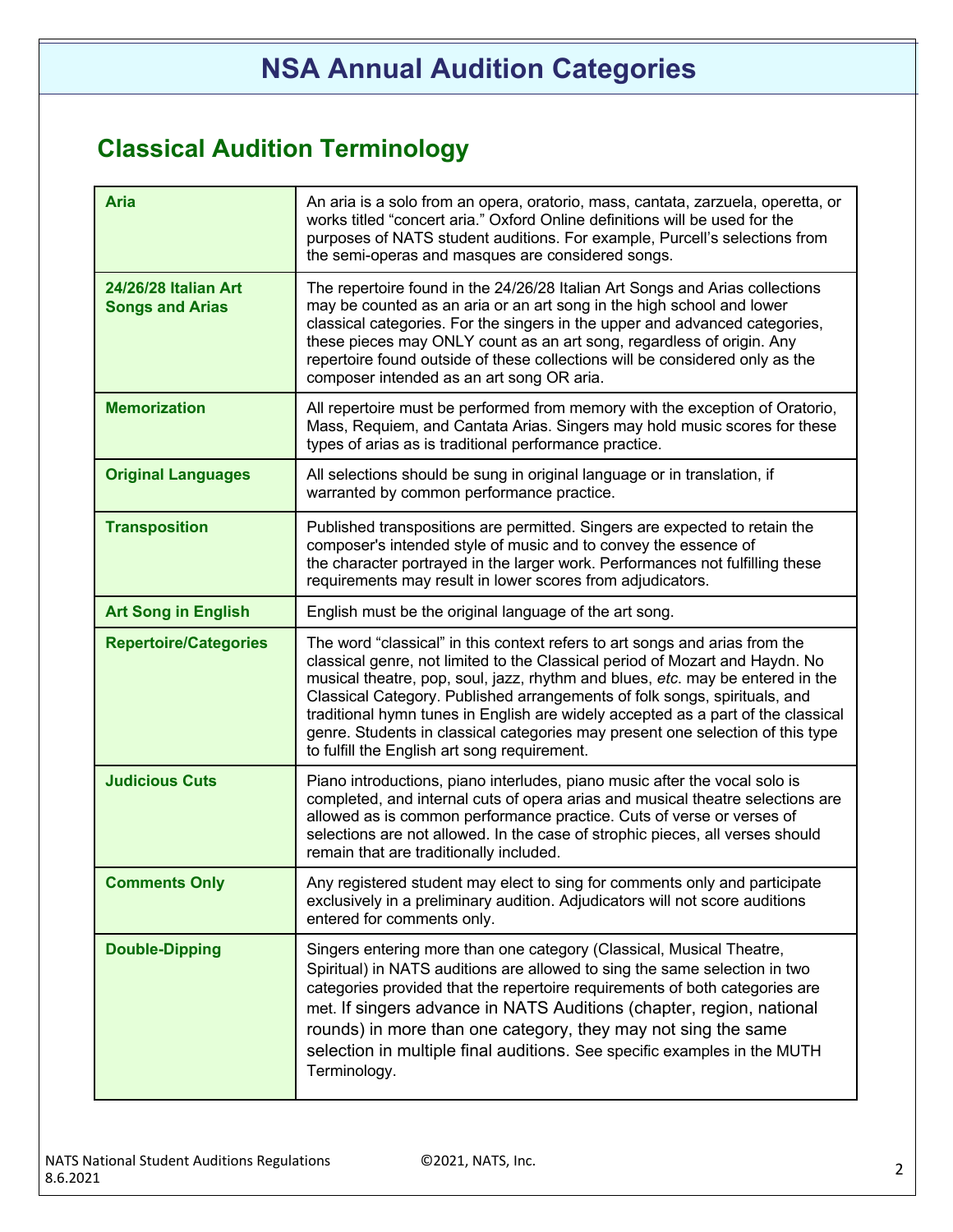#### **NSA Classical (CL) Categories TREBLE: Soprano, Mezzo- Soprano, Contralto, Countertenor Voices TBB: Tenor, Baritone, Bass Voices CATEGORY LENGTH OF STUDY AGE LIMIT TIME LIMIT REPERTOIRE**

| CL3             | <b>High School</b><br>Classical<br><b>Treble Voice</b>     | No limit                                                      | $14 - 19$ | 8<br>minutes               | *Three contrasting selections from classical repertoire:<br>One art song in English. * One art song in a language other than<br>English. One additional art song or aria.                                                                                                                                    |
|-----------------|------------------------------------------------------------|---------------------------------------------------------------|-----------|----------------------------|--------------------------------------------------------------------------------------------------------------------------------------------------------------------------------------------------------------------------------------------------------------------------------------------------------------|
| CL4             | <b>High School</b><br><b>Classical</b><br><b>TBB Voice</b> | No limit                                                      | $14 - 19$ | 8<br>minutes               | *Three contrasting selections from classical repertoire:<br>One art song in English. * One art song in a language other than<br>English. One additional art song or aria.                                                                                                                                    |
| CL <sub>5</sub> | Lower<br>Classical<br><b>Treble Voice</b>                  | $0 - 2$ years<br>post-high school                             | 22        | 10 <sup>1</sup><br>minutes | Three contrasting selections from classical repertoire:<br>One aria or art song. One art song in English. * One art song in a<br>language other than English.                                                                                                                                                |
| CL <sub>6</sub> | Lower<br>Classical<br><b>TBB Voice</b>                     | $0 - 2$ years<br>post-high school                             | 22        | 10<br>minutes              | Three contrasting selections from classical repertoire:<br>One aria or art song. One art song in English. * One art song in a<br>language other than English.                                                                                                                                                |
| CL <sub>7</sub> | Upper<br>Classical<br><b>Treble Voice</b>                  | $3-5$ years<br>post-high school<br>all as an<br>undergraduate | 25        | 12<br>minutes              | Four contrasting selections from classical repertoire:<br>One aria. One art song in English. * One art song in a language<br>other than English. One additional selection from the classical<br>repertoire. At least three languages must be represented.                                                    |
| CL <sub>8</sub> | Upper<br><b>Classical</b><br><b>TBB Voice</b>              | $3-5$ years<br>post-high school<br>all as an<br>undergraduate | 25        | 12<br>minutes              | Four contrasting selections from classical repertoire:<br>One aria. One art song in English. * One art song in a language<br>other than English. One additional selection from the classical<br>repertoire. At least three languages must be represented.                                                    |
| CL <sub>9</sub> | Advanced<br>Classical<br><b>Treble Voice</b>               | 4+ years<br>post-high school                                  | $22 - 30$ | 15<br>minutes              | Five contrasting selections from classical repertoire:<br>One operatic aria. One oratorio/cantata aria. <sup>†</sup> One art song in a<br>language other than English. One art song in English.*<br>One additional selection from the classical repertoire.<br>At least three languages must be represented. |
| <b>CL 10</b>    | Advanced<br>Classical<br><b>TBB Voice</b>                  | 4+ years<br>post-high school                                  | $22 - 30$ | 15<br>minutes              | Five contrasting selections from classical repertoire:<br>One operatic aria. One oratorio/cantata aria. <sup>†</sup> One art song in a<br>language other than English. One art song in English.*<br>One additional selection from the classical repertoire.<br>At least three languages must be represented. |

 **\*** *English must be the original language of the required one art song in English***. †** *Singers may hold the music score for oratorio/cantata aria, in exception to the memorization rule.*

| <b>Number</b>     | <b>Category</b>                          | <b>Length of Study</b>                      | Age Range   Limit                                 |                            | <b>Time Limit</b> |
|-------------------|------------------------------------------|---------------------------------------------|---------------------------------------------------|----------------------------|-------------------|
| CL <sub>3</sub> A | Lower High School Classical Treble Voice | No limit-all HS                             |                                                   | 14-16   9th or 10th Grade  | 8-10 minutes      |
| CL 4A             | Lower High School Classical TBB          | No limit-all HS                             | $14 - 16$                                         | 9th or 10th Grade          | 8-10 minutes      |
| CL 3B             | Upper High School Classical Treble Voice | No limit-all HS                             | $16 - 19$                                         | 11th or 12th Grade         | 8-10 minutes      |
| CL 4B             | Upper High School Classical TBB          | No limit-all HS                             |                                                   | 16-19   11th or 12th Grade | 8-10 minutes      |
| CL <sub>5</sub> A | First Year Classical Treble Voice        | 1 year post HS                              | 20                                                |                            | 10 minutes        |
| CL <sub>6</sub> A | <b>First Year Classical TBB</b>          | 1 year post HS                              | 20                                                |                            | 10 minutes        |
| CL <sub>5B</sub>  | Second Year Classical Treble Voice       | 2 years post HS                             | 22                                                |                            | 10 minutes        |
| CL <sub>6</sub> B | Second Year Classical TBB                | 2 years post HS                             | 22                                                |                            | 10 minutes        |
| CL 7A             | <b>Third Year Classical Treble Voice</b> | 3 years post HS                             | 23                                                |                            | 12 minutes        |
| CL 8A             | Third Year Classical TBB                 | 3 years post HS                             | 23                                                |                            | 12 minutes        |
| CL <sub>7B</sub>  | Fourth/Fifth Year Classical Treble Voice | 4-5 years Post HS (all as an undergraduate) |                                                   | 25                         | 12 minutes        |
| CL <sub>8</sub> B | Fourth/Fifth Year Classical TBB          |                                             | 25<br>4-5 years Post HS (all as an undergraduate) |                            | 12 minutes        |
| CL 9A             | Lower Advanced Classical Treble Voice    | 4-7 years post high school                  |                                                   | $22 - 26$                  | 15 minutes        |
| <b>CL 10A</b>     | Lower Advanced Classical TBB             | 4-7 years post high school                  | $22 - 26$                                         | 15 minutes                 |                   |
| CL <sub>9B</sub>  | Upper Advanced Classical Treble Voice    | 7+ years post high school                   |                                                   | $25 - 30$                  | 15 minutes        |
| <b>CL 10B</b>     | Upper Advanced Classical TBB             | 7+ post high school                         |                                                   | $25 - 30$                  | 15 minutes        |

**Chapters, Districts, and Regions may subdivide the categories to accommodate a larger number of entries. Subdivided categories may be designated as CL 4A–1, CL 5A–2, for example. Repertoire requirements and time limits must remain the same among subdivisions of any category of auditions**.

NATS National Student Auditions Regulations 62021, NATS, Inc. 3 3 8.6.2021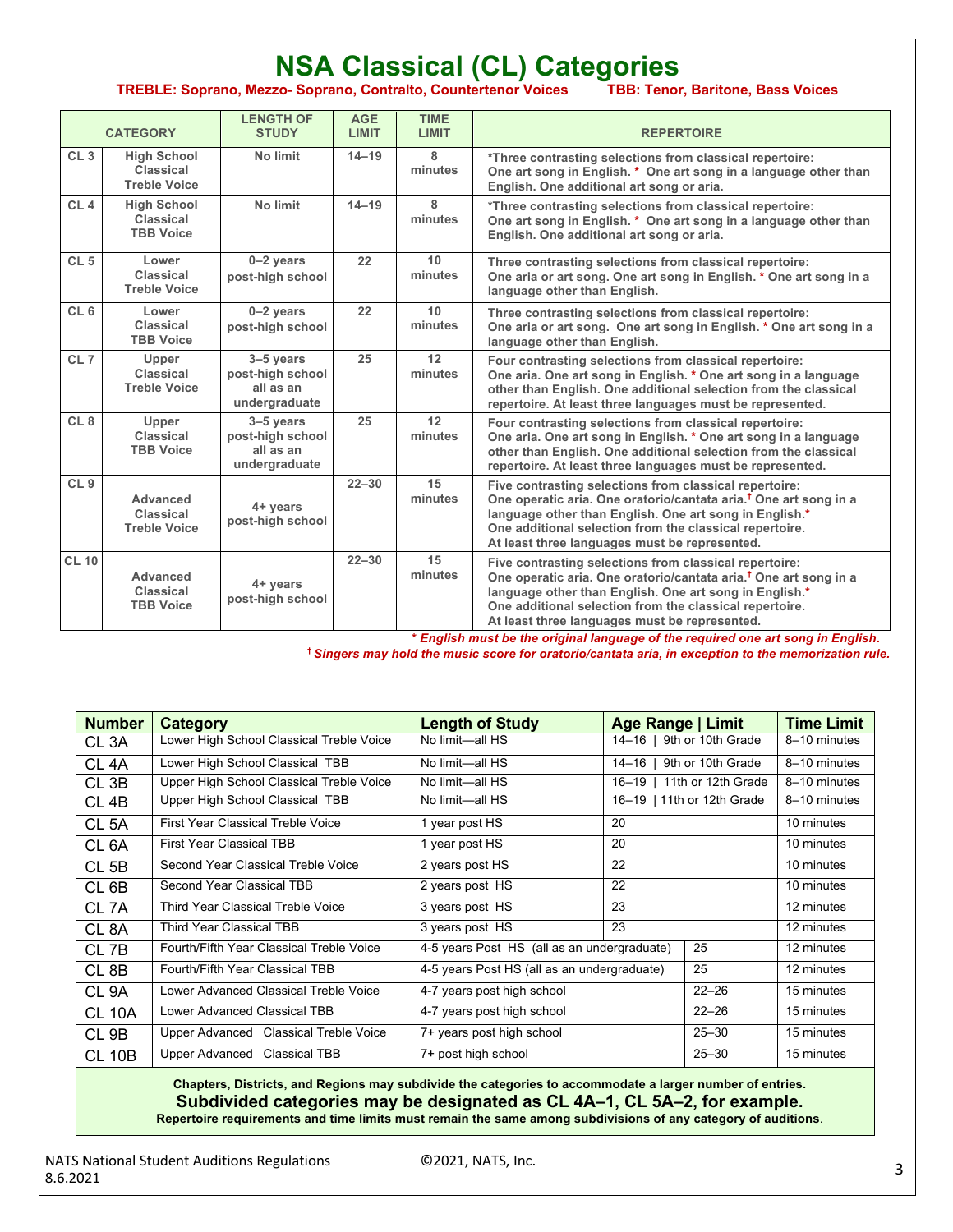#### **NATS NSA Classical Subcategories Repertoire requirements are the same as the number of the corresponding category above**

### **Musical Theatre Audition Terminology**

| <b>Musical Theatre</b><br><b>Selections</b> | Repertoire is selected from musicals including film musicals, revues,<br>operettas, musical theatre song cycles, and stand-alone musical theatre<br>songs. Only one of the required selections may be an operetta aria or a<br>stand-alone musical theatre song.                                                                                                                                                                                                                                                                                                                                                                                                                                                                                                                                                         |
|---------------------------------------------|--------------------------------------------------------------------------------------------------------------------------------------------------------------------------------------------------------------------------------------------------------------------------------------------------------------------------------------------------------------------------------------------------------------------------------------------------------------------------------------------------------------------------------------------------------------------------------------------------------------------------------------------------------------------------------------------------------------------------------------------------------------------------------------------------------------------------|
| <b>Musical Theatre Styles</b>               | The singer is expected to select musical theatre songs from varied<br>styles of music including bluegrass, blues, calypso, country, electro-<br>pop, folk, gospel, jazz, legit, operetta, pop, pop-opera, rap, rhythm and<br>blues (R&B), rock, soul, etc. The selected repertoire will engage the<br>singer's ability to access a variety of vocal colors to communicate<br>character and story (see musical theatre rubric). The audition will<br>showcase the full spectrum of each singer's vocal and dramatic abilities.                                                                                                                                                                                                                                                                                            |
| <b>Transpositions</b>                       | Published transpositions are permitted, but singers are expected to<br>retain the composer's intended style of music and to convey the<br>essence of the character portrayed in the larger work.                                                                                                                                                                                                                                                                                                                                                                                                                                                                                                                                                                                                                         |
| <b>Judicious Cuts</b>                       | As found in common professional performance practice:<br>• Cuts in piano introductions, piano interludes, piano music after the<br>vocal solo is completed, and dance breaks in musical theatre selections<br>are allowed.<br>. In the case of numerous verses, some verses may be cut.                                                                                                                                                                                                                                                                                                                                                                                                                                                                                                                                  |
| <b>Original Languages</b>                   | Selections must be sung in the original language or in translation as<br>warranted by common professional performance practice.                                                                                                                                                                                                                                                                                                                                                                                                                                                                                                                                                                                                                                                                                          |
| <b>Memorization</b>                         | All selections must be performed from memory.                                                                                                                                                                                                                                                                                                                                                                                                                                                                                                                                                                                                                                                                                                                                                                            |
| <b>Comments Only</b>                        | Any registered student may elect to sing for comments only and<br>participate exclusively in a preliminary audition. Adjudicators will not<br>score auditions entered for comments only.                                                                                                                                                                                                                                                                                                                                                                                                                                                                                                                                                                                                                                 |
| <b>Double-Dipping</b>                       | Singers entering more than one category (Classical, Musical Theatre,<br>Spiritual) in NATS auditions are allowed to sing the same piece in two<br>categories provided that the repertoire requirements of both categories<br>are met. Crossover repertoire in MUTH and classical categories can be<br>used during the same audition-for example, "Lonely House" from<br>Street Scene may be used as an aria in the classical and a selection in<br>MUTH categoriesor the same spiritual from Hall Johnson or American<br>Negro Spiritual Categories can be used both as an art song in the<br>classical and a selection in the spiritual categories. If a singer advances<br>in NATS Auditions (chapter, region, national rounds) in more than one<br>category, they may not sing the same selection in multiple finals. |
| <b>Authentic Performance</b>                | A genuine tone unique to each singer for the purpose of sincere<br>communication with no elements of vocal impersonation.                                                                                                                                                                                                                                                                                                                                                                                                                                                                                                                                                                                                                                                                                                |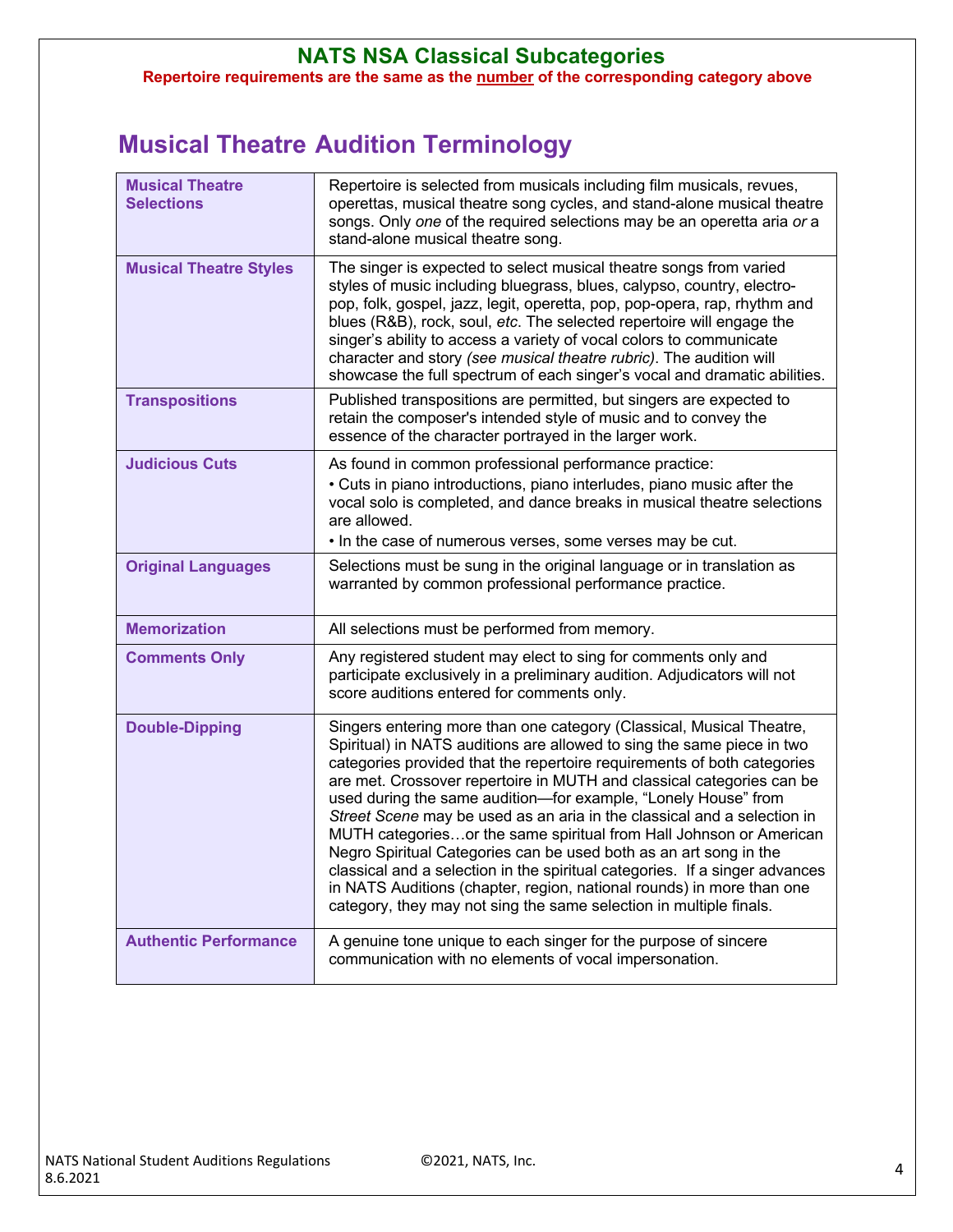## **NSA Musical Theatre Categories**

|                 | <b>CATEGORY</b>                                                     | <b>LENGTH OF</b><br><b>STUDY</b>                              | <b>AGE</b><br>LIMIT | <b>TIME</b><br><b>LIMIT</b>                                                                                                                                                                                                                                                             | <b>REPERTOIRE: all repertoire is performed from memory</b>                                                                                                                                                                                                              |
|-----------------|---------------------------------------------------------------------|---------------------------------------------------------------|---------------------|-----------------------------------------------------------------------------------------------------------------------------------------------------------------------------------------------------------------------------------------------------------------------------------------|-------------------------------------------------------------------------------------------------------------------------------------------------------------------------------------------------------------------------------------------------------------------------|
| MT <sub>3</sub> | <b>High School</b><br><b>Musical Theatre</b><br><b>Treble Voice</b> | No limit                                                      | $14 - 19$           | 8<br>minutes                                                                                                                                                                                                                                                                            | *Three contrasting musical theatre selections from musicals<br>including film musicals, revues, operettas, musical theatre song<br>cycles, or musical theatre song literature. Only one selection may<br>be chosen from an operetta or musical theatre song literature. |
| MT <sub>4</sub> | <b>High School</b><br><b>Musical Theatre</b><br><b>TBB Voice</b>    | No limit                                                      | $14 - 19$           | 8<br>*Three contrasting musical theatre selections from musicals<br>minutes<br>including film musicals, revues, operettas, musical theatre song<br>cycles, or musical theatre song literature. Only one selection may<br>be chosen from an operetta or musical theatre song literature. |                                                                                                                                                                                                                                                                         |
| <b>MT5</b>      | Lower<br><b>Musical Theatre</b><br><b>Treble Voice</b>              | $0 - 2$ years<br>Post-high school                             | 22                  | 10<br>minutes                                                                                                                                                                                                                                                                           | Three contrasting musical theatre selections from musicals<br>including film musicals, revues, operettas, musical theatre song<br>cycles, or musical theatre song literature. Only one selection may<br>be chosen from an operetta or musical theatre song literature.  |
| MT <sub>6</sub> | Lower<br><b>Musical Theatre</b><br><b>TBB Voice</b>                 | $0-2$ years<br>post-high school                               | 22                  | 10<br>minutes                                                                                                                                                                                                                                                                           | Three contrasting musical theatre selections from musicals<br>including film musicals, revues, operettas, musical theatre song<br>cycles, or musical theatre song literature. Only one selection may<br>be chosen from an operetta or musical theatre song literature.  |
| MT <sub>7</sub> | Upper<br><b>Musical Theatre</b><br><b>Treble Voice</b>              | $3-5$ years<br>post-high school<br>all as an<br>undergraduate | 25                  | 12<br>minutes                                                                                                                                                                                                                                                                           | Four contrasting musical theatre selections from musicals<br>including film musicals, revues, operettas, musical theatre song<br>cycles, or musical theatre song literature. Only one selection may<br>be chosen from an operetta or musical theatre song literature.   |
| MT <sub>8</sub> | Upper<br><b>Musical Theatre</b><br><b>TBB Voice</b>                 | $3-5$ years<br>post-high school<br>all as an<br>undergraduate | 25                  | 12<br>minutes                                                                                                                                                                                                                                                                           | Four contrasting musical theatre selections from musicals<br>including film musicals, revues, operettas, musical theatre song<br>cycles, or musical theatre song literature. Only one selection may<br>be chosen from an operetta or musical theatre song literature.   |

#### **NATS NSA Musical Theatre (MT) Subcategories Repertoire requirements are the same as the number of the corresponding category above**

| <b>Number</b>     | <b>Category</b>                                | <b>Length of Study</b>                         | Age Range   Limit              | <b>Time Limit</b> |
|-------------------|------------------------------------------------|------------------------------------------------|--------------------------------|-------------------|
| MT <sub>3</sub> A | Lower High School Musical Theatre Treble Voice | No limit-all HS                                | 9th or 10th Grade<br>$14 - 16$ | 8-10 minutes      |
| MT 4A             | Lower High School Musical Theatre TBB          | No limit—all HS                                | 14–16   $9th$ or 10th Grade    | 8-10 minutes      |
| MT 3B             | Upper High School Musical Theatre Treble Voice | No limit-all HS                                | 11th or 12th Grade<br>16-19    | 8-10 minutes      |
| MT <sub>4B</sub>  | Upper High School Musical Theatre TBB          | No limit-all HS                                | 11th or 12th Grade<br>16–19    | 8-10 minutes      |
| MT 5A             | First Year Musical Theatre Treble Voice        | 1 year post HS                                 | 20                             | 10 minutes        |
| MT 6A             | <b>First Year Musical Theatre TBB</b>          | 1 year post HS                                 | 20                             | 10 minutes        |
| MT 5B             | Second Year Musical Theatre Treble Voice       | 2 years post HS                                | 22                             | 10 minutes        |
| MT 6B             | Second Year Musical Theatre TBB                | 2 years post HS                                | 22                             | 10 minutes        |
| MT 7A             | Third Year Musical Theatre Treble Voice        | 3 years post HS                                | 23                             | 12 minutes        |
| MT 8A             | Third Year Musical Theatre TBB                 | 3 years post HS                                | 23                             | 12 minutes        |
| MT 7B             | Fourth/Fifth Year Musical Theatre Treble Voice | 4-5 years Post HS<br>(all as an undergraduate) | 25                             | 12 minutes        |
| MT 8B             | Fourth/Fifth Year Musical Theatre TBB          | 4-5 years Post HS<br>(all as an undergraduate) | 25                             | 12 minutes        |

**Chapters, Districts, and Regions may subdivide the categories to accommodate a larger number of entries. Subdivided categories may be designated as MT 3A–1, MT 3A–2, for example. Repertoire requirements and time limits must remain the same among subdivisions of any category of auditions**.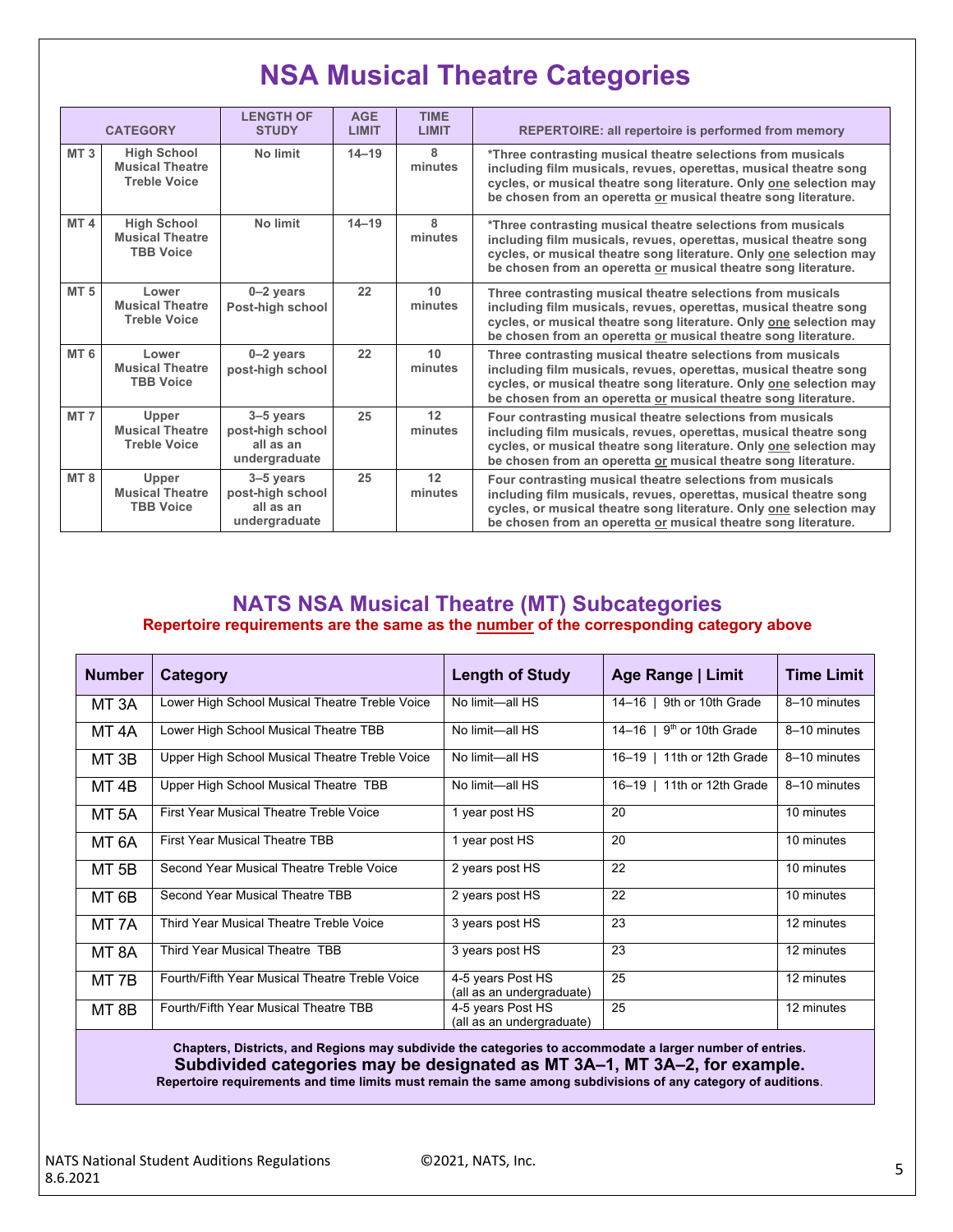### **CATEGORIES ADVANCING**

 $1<sup>st</sup> - 5<sup>th</sup>$  Place Region Award Winners

### **to the NSA National Preliminary Round**

| <b>Number</b>                     | <b>Category</b>                                                  | <b>Length of Study</b>                          | <b>Age Range   Limit</b>    | <b>Time Limit</b> |
|-----------------------------------|------------------------------------------------------------------|-------------------------------------------------|-----------------------------|-------------------|
| MT <sub>3</sub> A                 | Lower High School Musical Theatre<br><b>Treble Voices</b>        | No limit-all HS                                 | 14-16   9th or 10th Grade   | 8 minutes         |
| MT <sub>4A</sub>                  | Lower High School Musical Theatre<br><b>TBB Voices</b>           | No limit-all HS                                 | 14-16   $9th$ or 10th Grade | 8 minutes         |
| MT <sub>3B</sub>                  | <b>Upper High School Musical Theatre</b><br><b>Treble Voices</b> | No limit-all HS                                 | 16-19   11th or 12th Grade  | 8 minutes         |
| MT <sub>4B</sub>                  | <b>Upper High School Musical Theatre</b><br><b>TBB Voices</b>    | No limit-all HS                                 | 16-19   11th or 12th Grade  | 8 minutes         |
| CL <sub>3</sub> A                 | Lower High School Classical<br><b>Treble Voices</b>              | No limit-all HS                                 | 14-16   9th or 10th Grade   | 8 minutes         |
| CL <sub>4</sub> A                 | Lower High School Classical<br><b>TBB Voices</b>                 | No limit-all HS                                 | 14-16   9th or 10th Grade   | 8 minutes         |
| CL <sub>3B</sub>                  | <b>Upper High School Classical</b><br><b>Treble Voices</b>       | No limit-all HS                                 | 16-19   11th or 12th Grade  | 8 minutes         |
| CL <sub>4B</sub>                  | <b>Upper High School Classical</b><br><b>TBB Voices</b>          | No limit-all HS                                 | 16-19   11th or 12th Grade  | 8 minutes         |
| MT <sub>5</sub>                   | <b>Lower Musical Theatre</b><br><b>Treble Voices</b>             | 0-2 years Post-HS                               | $\overline{22}$             | 10 minutes        |
| MT <sub>6</sub>                   | <b>Lower Musical Theatre</b><br><b>TBB Voices</b>                | 0-2 years Post-HS                               | 22                          | 10 minutes        |
| CL <sub>5</sub>                   | Lower Classical<br><b>Treble Voices</b>                          | 0-2 years Post-HS                               | 22                          | 10 minutes        |
| CL6                               | <b>Lower Classical</b><br><b>TBB Voices</b>                      | 0-2 years Post-HS                               | 22                          | 10 minutes        |
| MT <sub>7</sub>                   | <b>Upper Musical Theatre</b><br>Treble Voices                    | 3-5 years Post-HS<br>(all as an under graduate) | $\overline{25}$             | 12 minutes        |
| MT <sub>8</sub>                   | <b>Upper Musical Theatre</b><br><b>TBB Voices</b>                | 3-5 years Post-HS<br>(all as an under graduate) | 25                          | 12 minutes        |
| CL <sub>7</sub>                   | <b>Upper Classical</b><br><b>Treble Voices</b>                   | 3-5 years Post-HS<br>(all as an under graduate) | 25                          | 12 minutes        |
| CL <sub>8</sub>                   | <b>Upper Classical</b><br><b>TBB Voices</b>                      | 3-5 years Post-HS<br>(all as an under graduate) | 25                          | 12 minutes        |
| CL <sub>9</sub>                   | <b>Advanced Classical</b><br><b>Treble Voices</b>                | 4 or more years<br>Post-High School             | $22 - 30$                   | 15 minutes        |
| <b>CL 10</b>                      | <b>Advanced Classical</b><br><b>TBB Voices</b>                   | 4 or more years<br>Post-High School             | $22 - 30$                   | 15 minutes        |
| HJ alternating BIENNIALLY with AS |                                                                  |                                                 |                             |                   |
| HJ 7                              | Hall Johnson Spirituals Competition<br>All Voice Types           | Post-High School                                | $17 - 23$                   | 10-12 minutes     |
| AS <sub>3</sub>                   | American Negro Spiritual Category<br>All Voice Types             | No limit                                        | $14 - 19$                   | 8 minutes         |
| AS <sub>7</sub>                   | American Negro Spiritual Category<br>All Voice Types             | $0 - 3$ years<br>Post-High School               | 23                          | 10 minutes        |
| AS <sub>9</sub>                   | American Negro Spiritual Category<br>All Voice Types             | 4 or more years<br>Post-High School             | 30                          | 12 minutes        |

**Chapters, Districts, and Regions may subdivide the categories to accommodate a larger number of entries. Subdivided categories may be designated as CL 3A–1, CL 3A–2, for example. Repertoire requirements and time limits must remain the same among subdivisions of any category of auditions**.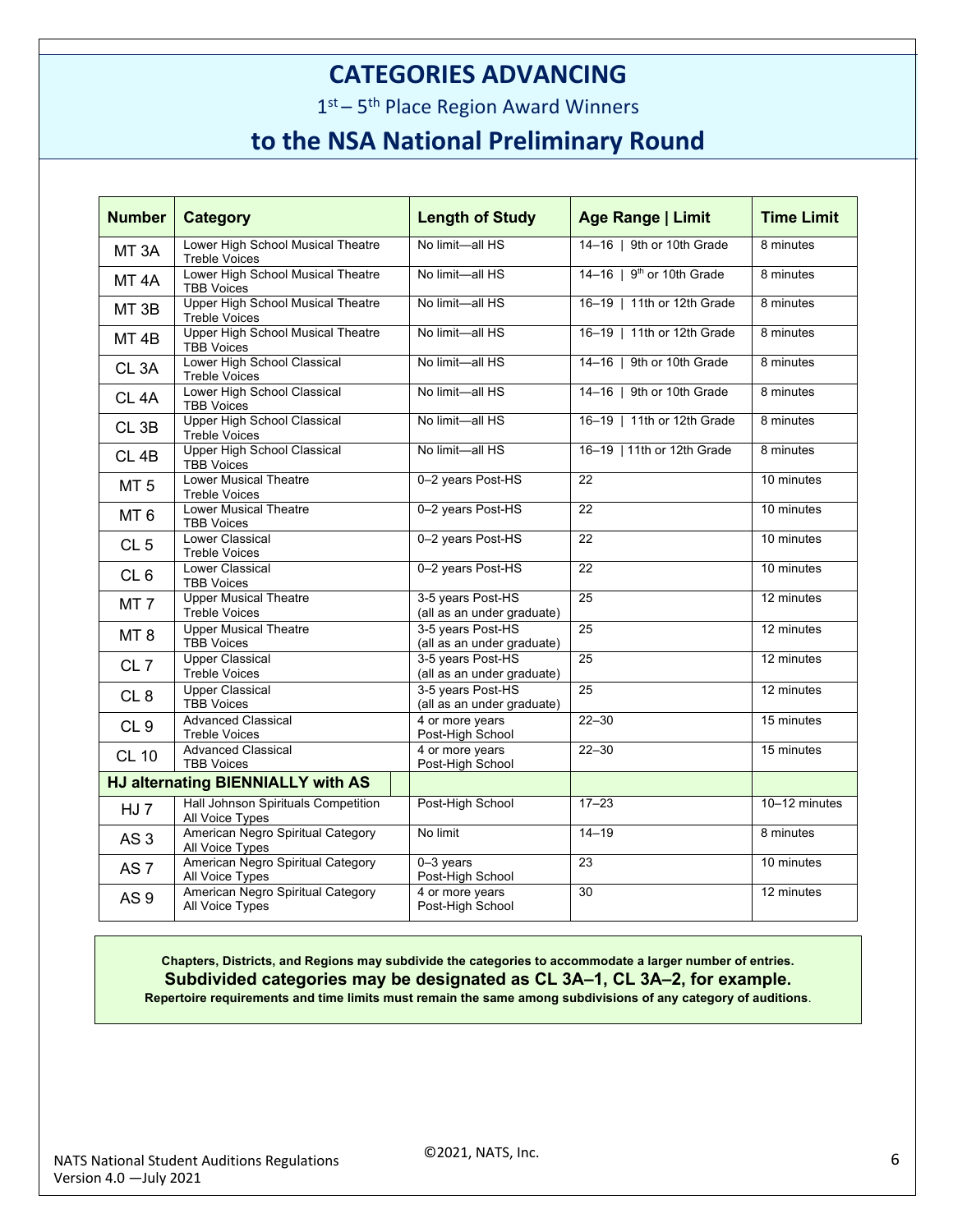## **NSA Biennial Auditions**

### **Hall Johnson Spirituals Competition**

Due to the generosity of the Hall Johnson Estate, a \$2000 award will be given in each national conference year (evennumbered years) to the best performance of a Hall Johnson Spiritual for the conferences from 2016–2036. All interested performers will apply for this category as part of region student auditions with the top five singers from each region advancing to the NSA rounds, as with all other NSA categories. Chapters are also eligible and encouraged to add this competition to chapter auditions. Whenever applicable, chapter auditions may serve as qualifying rounds for advancement to region auditions.

## **Biennial Hall Johnson Spirituals Competition**

(National rounds in this category will be held in even-numbered years)

| Category                    | Length of Study                          | Age Limit | <b>Time Limit</b>    | Repertoire performed from memory                                                                                            |
|-----------------------------|------------------------------------------|-----------|----------------------|-----------------------------------------------------------------------------------------------------------------------------|
| <b>HJ 7</b><br>Hall Johnson | Post-High School Ages<br>All voice types | $17 - 23$ | $10 - 12$<br>minutes | Three contrasting selections from<br>Approved Hall Johnson spiritual repertoire<br>See approved spiritual repertoire below. |

For more information about the Biennial Hall Johnson Spirituals Competition, visit: https://www.nats.org/Hall\_Johnson\_Spirituals\_Competition.html

#### **All approved Hall Johnson spiritual repertoire listed below is available in the following publications**

- The Carl Fischer "Hall Johnson Collection" **(CF)**
- The Hal Leonard Digital Series, "Hall Johnson Concert Spirituals" **(HL)**
- The G. Schirmer "30 Spirituals" arranged by Hall Johnson **(GS)**

#### **ONLY REPERTOIRE SELECTED FROM THE FOLLOWING LIST MAY BE SUNG IN THIS CATEGORY**

Other selections in the collections listed above are not eligible repertoire in this category.

Ain't Got Time to Die - HL City Called Heaven - HL Crucifixion - CF Ev'ry Time I Feel de Spirit - HL, GS Fix Me, Jesus - HL Give Me Jesus - CF His Name So Sweet - CF Honor! Honor! - CF I Been in de Storm So Long - HL I Got To Lie Down - CF I'm Gon'ter Tell God All o' my Troubles - CF Le's Have a Union - HL My God is So High - HL My Good Lord Done Been Here - CF Oh, Glory! - CF Po' Mo'ner Got a Home at Las' - HL, GS Ride On, King Jesus!- CF, GS Roll Jerd'n, Roll - HL Take My Mother Home - CF Wade in de Water - HL Witness - CF All selections listed above are annotated and analyzed in

*The Concert Spirituals of Hall Johnson: An Annotated Guide to Interpretation and Performance* by Eugene Thamon Simpson.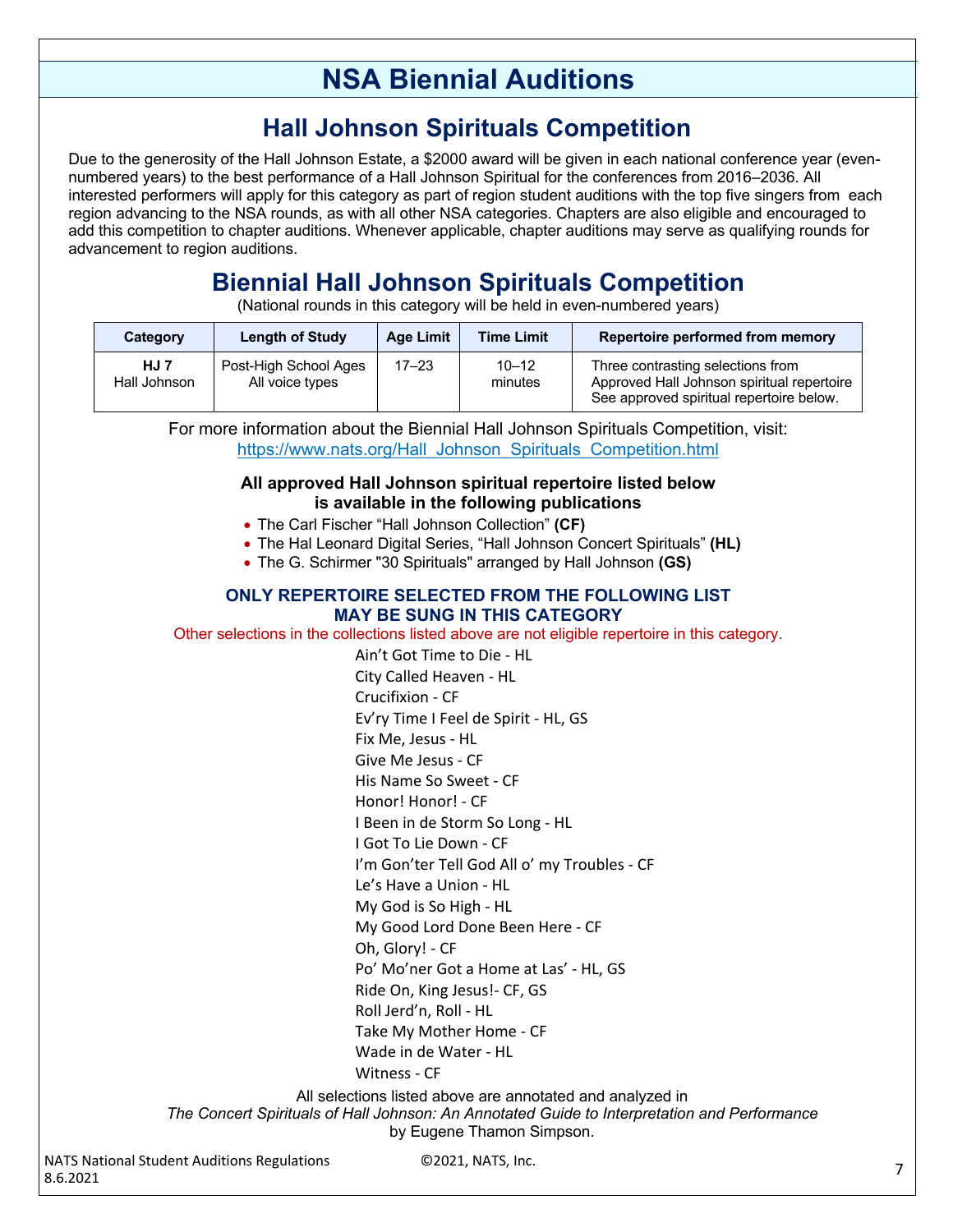### **Other Audition Categories Categories Not Yet Advancing to National Student Auditions**

| <b>Category</b><br><b>Number</b><br><b>Title</b>           | Length<br>of<br><b>Study</b> | Age<br>Limit                                       | <i><b>*Time</b></i><br>Limit | Repertoire: all repertoire is sung from memory                                                                                                                                                                                                                                                 |
|------------------------------------------------------------|------------------------------|----------------------------------------------------|------------------------------|------------------------------------------------------------------------------------------------------------------------------------------------------------------------------------------------------------------------------------------------------------------------------------------------|
| CL <sub>1</sub><br>Children                                | No limit                     | 11 and<br>Younger<br>Below 6 <sup>th</sup> grade   | 8<br>minutes                 | Two or three contrasting age-appropriate selections from<br>classical repertoire.                                                                                                                                                                                                              |
| MT <sub>1</sub><br>Children's<br><b>Musical</b><br>Theatre | No limit                     | $11$ and<br>Younger<br>Below 6 <sup>th</sup> grade | 8<br>minutes                 | Two or three contrasting age-appropriate musical theatre<br>selections from musicals (including film musicals), revues,<br>operettas, musical theatre song cycles or musical theatre<br>song literature. Only one selection may be chosen from<br>operetta or musical theatre song literature. |
| CL <sub>2</sub><br>Youth                                   | No limit                     | $11 - 14$<br>$6th-8th$ grades                      | 8<br>minutes                 | Two or three contrasting age-appropriate selections from<br>classical repertoire.                                                                                                                                                                                                              |
| <b>MT2</b><br>Youth<br>Musical<br>Theatre                  | No limit                     | $11 - 14$<br>$6th-8th$ grades                      | $\mathsf{R}$<br>minutes      | Two or three contrasting age-appropriate musical theatre<br>selections from musicals (including film musicals), revues,<br>operettas, musical theatre song cycles or musical theatre<br>song literature. Only one selection may be chosen from<br>operetta or musical theatre song literature. |
| CM <sub>1</sub>                                            | No limit                     | 11<br>Below 6 <sup>th</sup> grade                  | 8<br>minutes                 | Two or three contrasting age-appropriate selections from<br>commercial music repertoire.                                                                                                                                                                                                       |
| CM <sub>2</sub>                                            | No limit                     | $11 - 14$<br>$6th-8th$ grades                      | $\mathsf{R}$<br>minutes      | Two or three contrasting age-appropriate selections from<br>commercial music repertoire.                                                                                                                                                                                                       |
| <b>CL 11</b><br>*Adult Treble                              | No limit                     | $22+$                                              | $10 - 12$<br>minutes         | Three contrasting selections from classical repertoire. One<br>art song in English. One art song in language other than<br>English. One additional art song or aria.                                                                                                                           |
| <b>CL 12</b><br>*Adult TBB                                 | No limit                     | $22+$                                              | $10 - 12$<br>minutes         | Three contrasting selections from classical repertoire. One<br>art song in English. One art song in language other than<br>English. One additional art song or aria.                                                                                                                           |
| <b>MT 11</b><br>*Adult<br>Musical<br>Theatre<br>Treble     | No limit                     | $22+$                                              | $10 - 12$<br>minutes         | Three contrasting age-appropriate musical theatre<br>selections from musicals (including film musicals), revues,<br>operettas, musical theatre song cycles or musical theatre<br>song literature. Only one selection may be chosen from<br>operetta or musical theatre song literature.        |
| <b>MT 12</b><br>*Adult<br>Musical<br>Theatre TBB           | No limit                     | $22+$                                              | $10 - 12$<br>minutes         | Three contrasting age-appropriate musical theatre<br>selections from musicals (including film musicals), revues,<br>operettas, musical theatre song cycles or musical theatre<br>song literature. Only one selection may be chosen from<br>operetta or musical theatre song literature.        |

**\*Adult categories are intended for serious adult avocational musicians.**

**NATS Regions, Chapters, and Districts are encouraged to create additional categories that do not yet advance to the National Student Auditions to address the needs of their students.**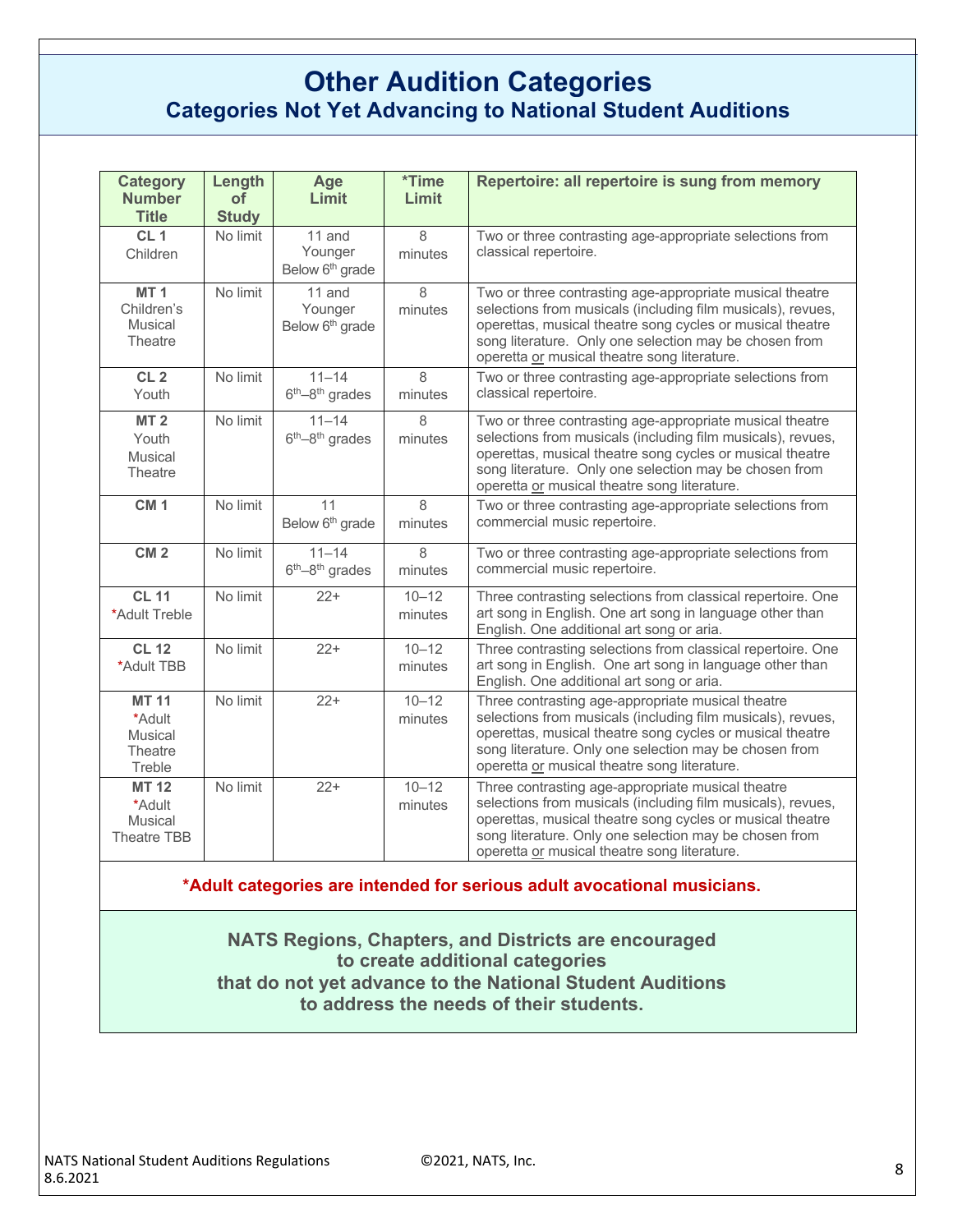# **COMMERCIAL MUSIC TERMINOLOGY**

| <b>Arrangements</b>          | Original or published arrangements of songs created for Musical Theatre<br>productions are not accepted in CM categories in NATS Student Auditions<br>but may be entered in the Musical Theatre Categories.                                                                                                                                                                             |
|------------------------------|-----------------------------------------------------------------------------------------------------------------------------------------------------------------------------------------------------------------------------------------------------------------------------------------------------------------------------------------------------------------------------------------|
| <b>Commercial Music</b>      | Commercial music includes all genres of vocal music performed by<br>recording artists, not included in the classical and musical theatre NATS<br>Student Auditions categories. Commercial music includes bluegrass,<br>blues, contemporary Christian, country, folk, gospel, jazz, pop, rap, rock,<br>rhythm and blues (R&B), soul, and all ethnic music, etc.                          |
| <b>Cover Song</b>            | A cover song is a selection performed by someone other than the<br>composer or original recording artist. Performing a cover does not imply<br>an imitation of the original recording artist.                                                                                                                                                                                           |
| <b>Diva Microphone</b>       | A smaller microphone attached to the singer's head.                                                                                                                                                                                                                                                                                                                                     |
| <b>Microphone Technique</b>  | When using a microphone, the singer needs to make intentional choices<br>of the microphone's placement (handheld, on a stationary stand, diva<br>microphone, off-camera), which influences interpretation. When choosing<br>to use a handheld microphone, the singer will make intentional choices in<br>the distance of the microphone from their mouth to create stylized<br>effects. |
| <b>Rhythmic Groove</b>       | An organic embodiment of the beat that goes beyond specific notation or<br>time signature, often referred to as the feel of a song.                                                                                                                                                                                                                                                     |
| <b>Vocal Stylisms*</b>       | Commercial music's genre-specific elements of vocal interpretation.<br>Vocal stylisms are often not notated in the music.<br>• Appropriate onsets vary among fry, slide, yodel, growl, breathy, cry,                                                                                                                                                                                    |
|                              | creak, flip, scream, etc.<br>• Appropriate releases vary among abrupt glottal stops, breathy, fall-off,<br>fall-up, shadow vowels, fry, creaky, gaspy, etc.                                                                                                                                                                                                                             |
|                              | • Appropriate nuances/embellishments including riffs/runs, licks, flip,<br>pop-appoggiatura, yodel/register shifts, bends/scoops, etc.                                                                                                                                                                                                                                                  |
|                              | <b>Visit</b><br>to hear specific examples.                                                                                                                                                                                                                                                                                                                                              |
| <b>Memorization</b>          | All selections must be performed from memory.                                                                                                                                                                                                                                                                                                                                           |
| <b>Comments Only</b>         | Any registered student may elect to sing for comments only and<br>participate in the preliminary audition. The judges will not score auditions<br>entered for comments only.                                                                                                                                                                                                            |
| <b>Off-Camera</b>            | Not visible on video, placed beyond the edge of the camera's frame.                                                                                                                                                                                                                                                                                                                     |
| <b>Full Song</b>             | An entire song, no internal cuts. Intros and outros may be abbreviated to<br>accommodate audition's time limits.                                                                                                                                                                                                                                                                        |
| <b>Authentic Performance</b> | A genuine tone unique to each singer for the purpose of sincere<br>communication with no elements of vocal impersonation.                                                                                                                                                                                                                                                               |

\*Edrie Means Weekly coined the term Vocal Stylisms in her teaching of Commercial Music and Musical Theatre.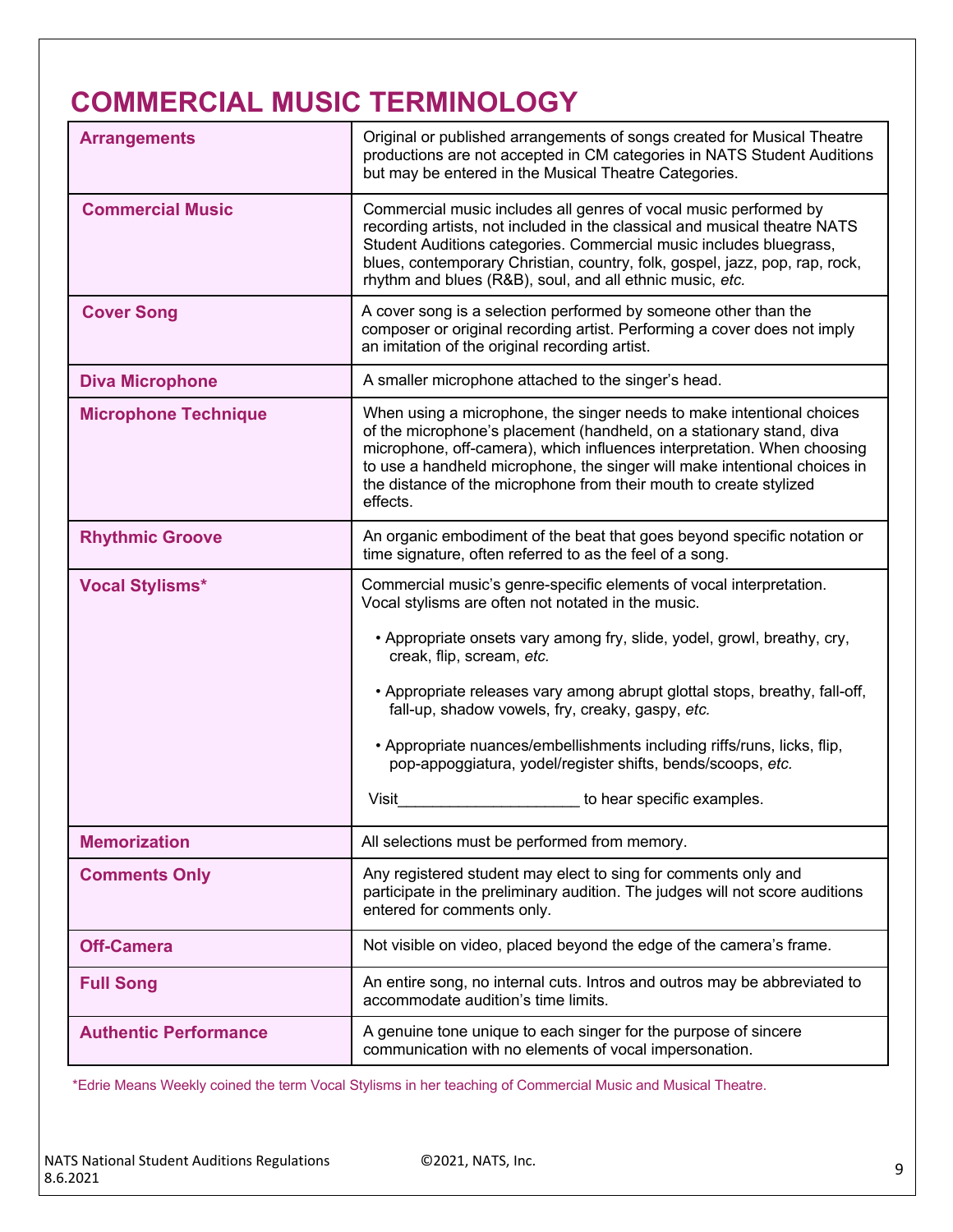## **Commerical Music Categories**

*(not yet advancing to national levels of NSA auditions)*

**Each audition may include one or more commercial music style(s).**

#### **Microphone Requirements for All Commercial Music categories**

Auditions are to be performed with amplification. In live auditions, all singers are required to use the amplification equipment provided. In video auditions, the use of a microphone off-camera or oncamera (on a stationary stand, diva microphone, and/or handheld microphone) is an artistic choice influencing interpretation.

### **Accompaniment Requirements for All Commercial Music categories**

Singers may perform with any or any combination of the following accompaniment options:

- a pre-recorded instrumental track without backing vocals
- a live collaborative pianist
- in a limited capacity (see below), accompany themselves on an acoustic instrument

|                 | Category                               | Length<br>of Study     | Age<br>Limit | Time<br>Limit | <b>Voice</b><br><b>Type</b> | Repertoire performed from memory with amplification                                                                                                                                                                                                               |
|-----------------|----------------------------------------|------------------------|--------------|---------------|-----------------------------|-------------------------------------------------------------------------------------------------------------------------------------------------------------------------------------------------------------------------------------------------------------------|
| CM <sub>3</sub> | High School<br><b>Commercial Music</b> | No limit               | $14 - 19$    | 8<br>minutes  | All                         | Two contrasting full songs: one ballad + one uptempo<br>Only one song may be an original song, instead of a cover.<br>Only one song may be self-accompanied on an acoustic<br>instrument, instead of with an instrumental track or live<br>collaborative pianist. |
| CM <sub>5</sub> | Lower<br><b>Commercial Music</b>       | $1-2$ years<br>Post-HS | 22           | 10<br>minutes | All                         | Three contrasting full songs<br>Only one song may be an original song, instead of a cover.<br>Only one song may be self-accompanied on an acoustic<br>instrument, instead of with an instrumental track or live<br>collaborative pianist.                         |
| CM <sub>7</sub> | Upper<br><b>Commercial Music</b>       | 3-5 years<br>Post-HS   | 25           | 12<br>minutes | All                         | Four contrasting full songs<br>Up to 2 songs may be original songs, instead of a cover.<br>Up to 2 songs may be self-accompanied on an acoustic<br>instrument, instead of with an instrumental track or live<br>collaborative pianist.                            |

### **Commerical Music Categories**

**Chapters, Districts, and Regions with a larger number of entries**

may add categories to allow TREBLE & TBB VOICES separate categories as follows:

**HIGH SCHOOL CM**

**CM 3** would become for Treble voices adding **CM 4** for HS TBB voices

#### **LOWER CM**

**CM 5** would become for Treble voices adding **CM 6** for Lower TBB voices

#### **UPPER CM**

**CM 7** would become for Treble voices adding **CM 8** for Upper TBB voices

**Repertoire requirements and time limits must remain the same in categories added to separate voice types**.